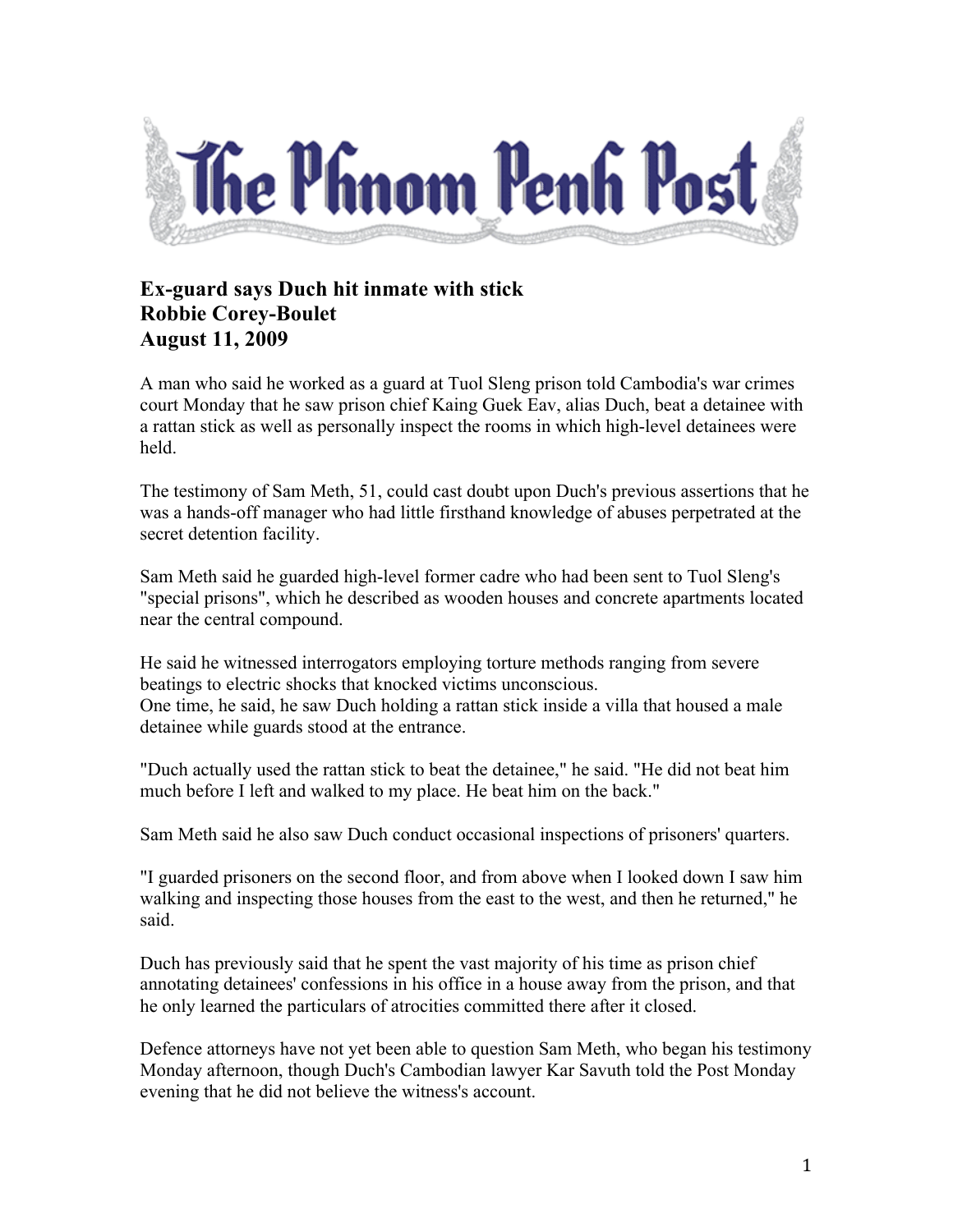"I do not believe him. Many witnesses who have been called to testify never said Duch tortured or even interrogated prisoners," Kar Savuth said.

He declined to say what he planned to ask Sam Meth on Tuesday, though he said he would not have many questions for the witness.

## **Digging mass graves**

Also Monday, a witness told the court that he dug mass graves at the Choeung Ek killing fields and filled one with naked, bloodied corpses.

Chhun Phal, a 47-year-old rice farmer who said he worked at the killing fields for about one month before the fall of the Khmer Rouge in January 1979, recalled that it took a group of workers "an hour or two" to deposit bodies into one 3-by-2-metre pit.

"I had to rush to bury them, and I failed to pay more attention to the condition of the bodies," he said, though he added that some of the victims had sustained injuries to their throats and necks.

"Their mouths were bleeding," he said.

Chhun Phal at first denied having dug mass graves and said the bulk of his work at the killing fields was agricultural.

"I was only asked to do farming and water the rice fields, and when Angka needed me to work more, then I would be assigned to work more," he said.

"But I only came to [an execution site] once."

But Trial Chamber President Nil Nonn referred back to testimony Chhun Phal gave to coinvestigating judges in January 2008, during which he reportedly said he had been asked to dig "two or three pits".

After consulting with his court-provided attorney, Kong Sam Onn, Chhun Phal said he stood by his 2008 testimony.

Chhun Phal said he was recruited from his village in Kampong Chhnang province to join the Khmer Rouge in 1975, at which point he was sent to a military training school in Takhmao, Kandal province. He was then sent to work in the rice fields and dig canals at Prey Sar prison farm, or S-24, before being posted as a guard at Tuol Sleng.

Asked to comment on Chhun Phal's testimony, Duch said he acknowledged that Chhun Phal worked at Toul Sleng. As a poor, uneducated teenager, Chhun Phal fit the profile of cadres he hoped to recruit, he said.